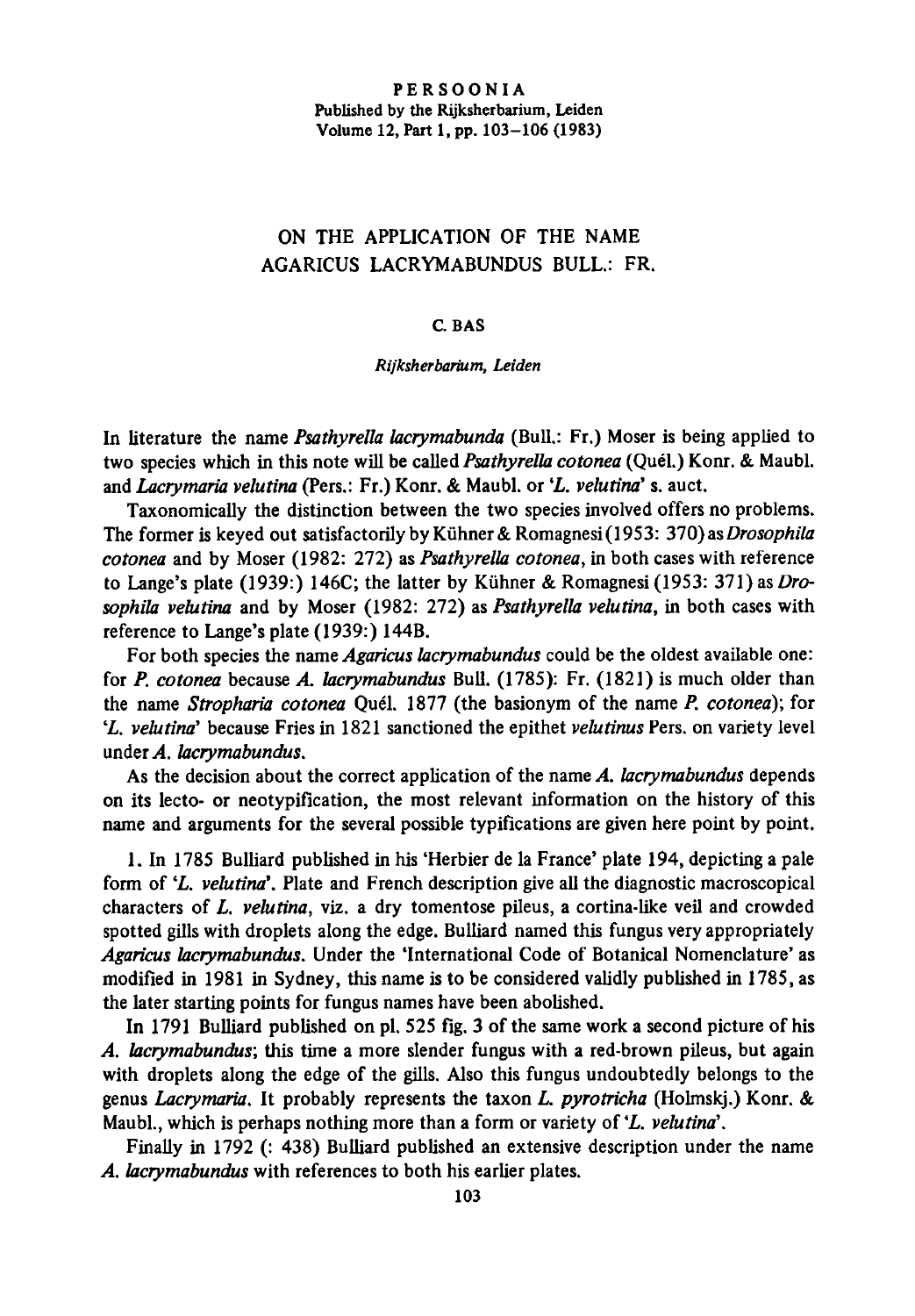2. According to the recently changed rules of botanical nomenclature, Fries (1821: 287) sanctioned the name Agaricus lacrymabundus (in the Index he wrote 'A. lacrymabundus Bull.') which thus got priority over all earlier synonyms and homonyms.

3. In 1821 Fries gave a rather concise description of A. lacrymabundus Bull.: Fr., adding the abbreviation 'v.v.', which means that he saw specimens of this species in fresh state, at the same time citing Bulliard's plate  $525$ , a plate of Sowerby (1796: pl. 41) and <sup>a</sup> description by de Candolle (1805: 146).

4. As Fries did not keep herbarium specimens of the species, we have to look for the most suitable elements in his 'protologue' of 1821 for the selection of a lecto- or neotype.

As mentioned under point 1 above, Bulliard's plate 525 represents a species of Lacrymaria, viz. a taxon that is either a red-brown form of 'L. velutina' or L. pyrotricha.

The cited description of de Candolle undoubtedly concerns '*L. velutina*' also; more over it refers to both plates of Bulliard.

Fries' 1821 description contains some elements (e.g. the pileus '...... albidus dein fuscus') that could point to Fries having had in hand specimens of another species than 'L. velutina', but it is impossible to decide which species that could have been. (Later descriptions by Fries were altered in such a way that they fitted  $P$ , cotonea, but that was not yet the case in 1821).

5. As Fries, when taking up A. lacrymabundus Bull, in 1821, referred to two excellent plates and one unambiguous description, all representing <sup>a</sup> species of Lacrymaria and not a species of Psathyrella, it cannot be said that he made a mistake when he added a slightly deviating description of material seen by himself, but at most that he extended the species concept of  $A$ . *lacrymabundus* to include the material in hand.

6. Under the present wording of Article 13 of the 'Code' there are two or three possible lectotypes for Agaricus lacrymabundus Bull.: Fr.

(i) If we select Fries' description of <sup>1821</sup> (which is allowed according to Article 9.3 of the 'Code'), A. lacrymabundus becomes <sup>a</sup> dubious name as the 'lectotype' cannot be identified.

(ii) If we select one of the plates cited by Fries as lectotype (another possibility according to Article 9.3 of the 'Code'), it is most logical to select the cited plate of the author of the name, viz. Bulliard's plate 525 fig. 3. It is then <sup>a</sup> matter of interpretation of this plate and of taxonomic concepts whether the name  $A$ . lacrymabundus has to be used for 'L. velutina' or for L. pyrotricha; a decision only to be taken after a careful study of the 'L. velutina' complex.

(iii) However, <sup>I</sup> prefer to select Bulliard's first plate (1785, pi. 194), not directly but indirectly cited by Fries in 1821 by taking up Bulliard's name, and by referring to de Candolle's description in which that plate is cited, as the lectotype of  $A$ . lacrymabundus Bull.: Fr.; it is also the plate accompanying the (now) valid publication of the name  $A$ . lacrymabundus Bull, in 1785.

7. In 1821 Fries added to A. lacrymabundus the variety  $\beta$  A. velutinus', with reference to A. velutinus Pers. described in 1801. Fries knew this taxon in 1821 only from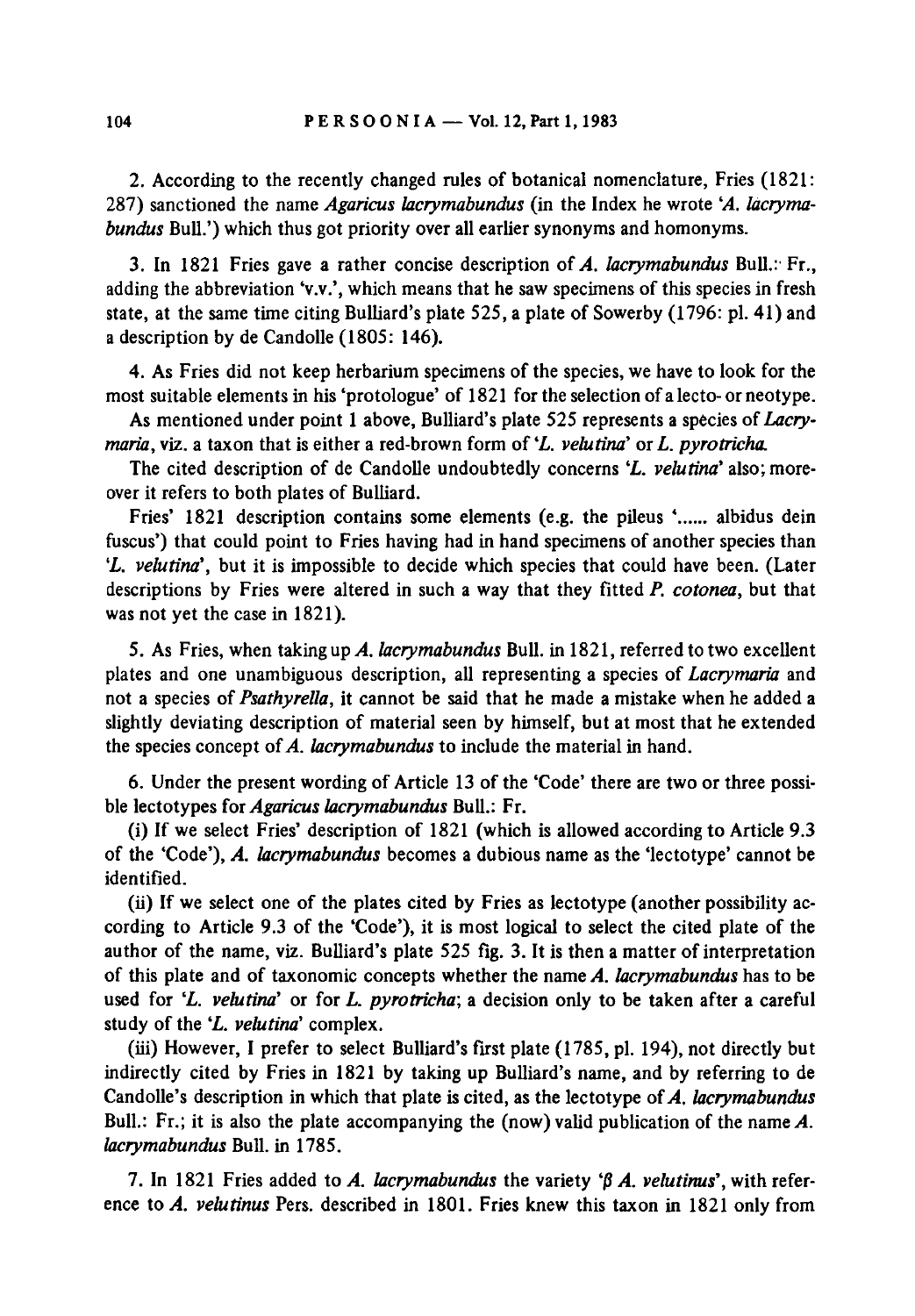plates and descriptions ('Abbild. d. Schw. 3'<sup>1</sup>; 'Holmskj. Ot. II t. 35'). It probably is the more brightly coloured L. pyrotricha (Persoon: 'pileo ...... ferrugineo'; Holmskjold 1799: pl. 35 represents the type of  $A$ . pyrotrichus!).

That Persoon's A. velutinus (1801: 409) certainly is a species of Lacrymaria and not <sup>a</sup> Psathyrella appears from Persoon's description and references and from material in Persoon's herbarium studied by Singer (1961: 49), who, however, did apparently not consider the possibility that Persoon's lectotype material belongs to  $L$ , pyrotricha and not to 'L. velutina' s. auct.

As Persoon's A. velutinus has been sanctioned by Fries as a variety of A. lacrymabundus, the latter name, simultaneously sanctioned, has priority on species level when typified as indicated under point 7b and 7c above and L. pyrotricha and L. lacrymabunda are considered conspecific.

It should be stressed that those who reject the selection of plates as lectotypes in favour of the selection of neotypes, have nevertheless to follow <sup>a</sup> reasoning similar to that given above, in order to find out what the neotype should look like and where it preferably should come from.

Another point I want to put forward is that this note could have been reduced to not more than <sup>2</sup> or <sup>3</sup> paragraphs, if in Sydney the new Article <sup>13</sup> of the Code about the sanctioning of mycological names had not been extended with the, in my opinion very unfortunate, rule that for the typification of <sup>a</sup> sanctioned name any element in the 'protologue' of the sanctioning author can be taken. The aim was flexibility in the 'Code' which would allow typification of sactioned names in accordance with current usage of such names. The result is <sup>a</sup> complex situation which will cause much confusion and dispute in the future.

Where there are choices, there are differences of opinion resulting in different solutions. Mycological nomenclature would be saved much trouble ifthe present rule about the typification of sanctioned names would be replaced by one declaring that the sanctioning of a name does not alter its typification in accordance with the (real) protologue and material studied by the author who validly published the name.

#### **CONCLUSIONS**

I. Fries' 'protologue' of *Agaricus lacrymabundus* Bull.: Fr. in 1821 comprises so many elements clearly pointing to a species of *Lacrymaria* that this name has to be typified in such <sup>a</sup> manner that it has to be used for <sup>a</sup> species of that genus.

II. The name Psathyrella cotonea (Quel.) Konrad & Maubl. for <sup>a</sup> true species of Psa*thyrella* cannot on any account be replaced by the name  $Pl$ . *lacrymabunda* (Bull.: Fr.) Moser.

1 This is a reference to the plate and description of  $Agaricus$  macrourus Pers. in Hoffman's 'Abbildungen der Schwamme' the third fascicle (1793) of which is considered to be written by Persoon (see Stafleu, 1967: 205).